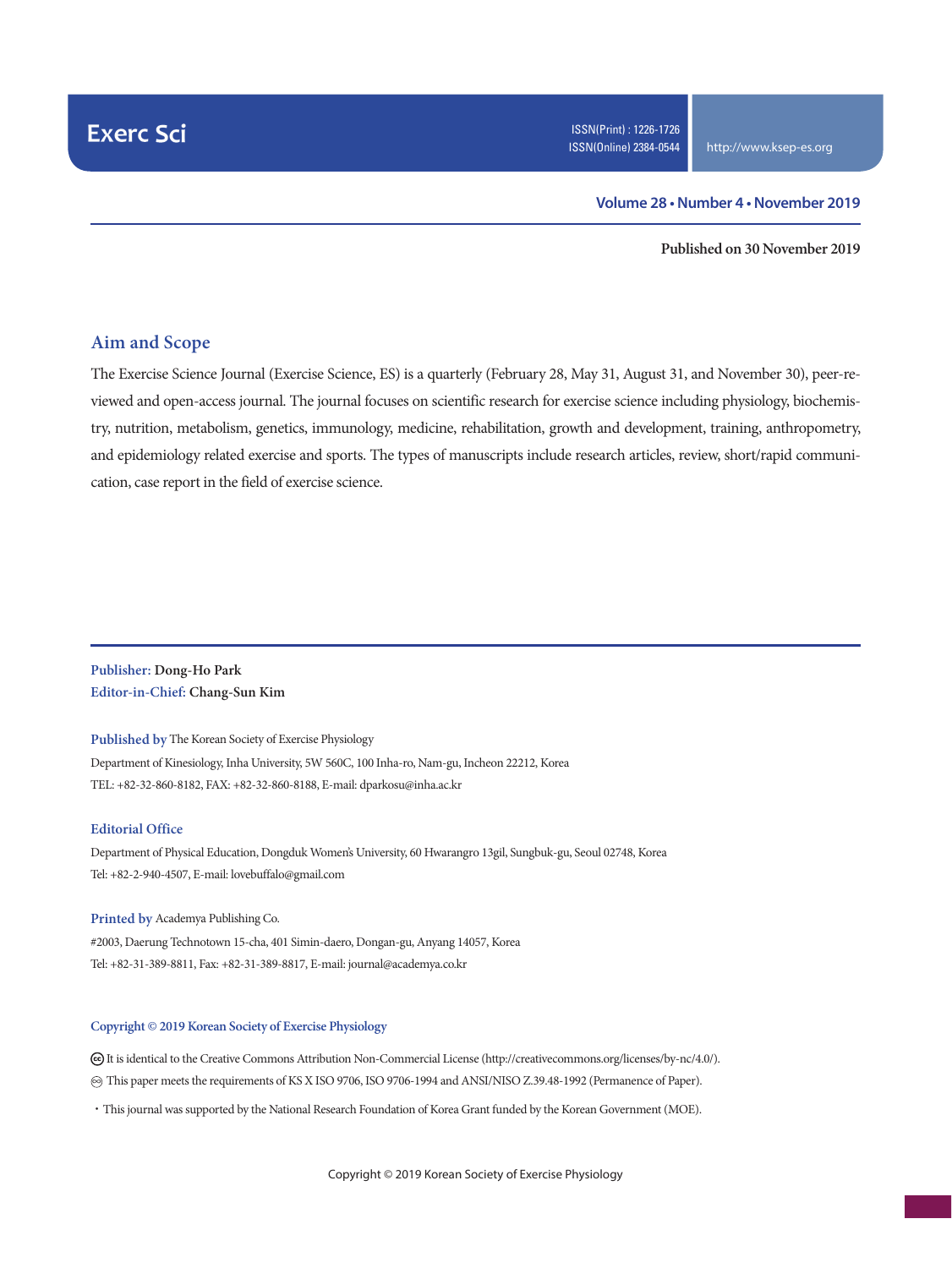# **CONTENTS**

### **Volume 28 Number 4 November, 2019**

### **Editorial**

311 Gero-Exercise Science: A Remedy for Rapid Aging Hyuntae Park

#### **Review Articles**

- 317 Eicosapentaenoic Acid and Docosahexaenoic Acid in Endurance Performance and Cardiovascular Function Eisuke Ochi, Yosuke Tsuchiya
- 324 The Effect of McConell Tape on Patients with Patellofemoral Pain Hyung-pil Jun, Eunwook Chang

#### **Original Articles**

- 330 The Association Between Estimated Cardiorespiratory Fitness and Mental Health in Older Adults Mun-Ku Song, Jeong-Hyun Kim, Hyun-Sik Kang
- 339 Examining the Relation between Heart Rate Variability, Flow, and Shooting in Wheelchair Athletes Youngsook Kim, Seunghyun Hwang, Sanghoon Park, Seongkwan Cho, Eonho Kim
- 346 Effects of Lower Extremity Eccentric-Based Training on Muscle Strength and Physical Function in Older Adults: A Randomized Controlled Pilot Trial Dae Young Kim, Seung Lyul Oh, Wook Song, Jae-Young Lim
- 355 Associations between Psychological Stress and Exercise in Korean Adults: Finding from the Korean Genome and Epidemiology Study Eun Sun Yoon, Sae Jong Park, Soo Hyun Park
- 365 The Effect of either Aerobic Exercise Training or Chrysin Supplementation on Mitochondrial Biogenesis in Skeletal Muscle of High Fat Diet-Induced Obese Mice Kyung-Il Kim, Sang-Min An, Hee-Geun Park, Kwang-moo Lee, Wang-Lok Lee
- 373 Effects of Vastus Lateralis Muscle Fascicle Length on Isokinetic Muscle Strength and Dynamic Balance in Youth Soccer Players Jeong-Doo Jin, Ho-Seong Lee
- 381 Effects of Treadmill Running on Oxidative Stress and Heat Shock Protein in Early Stage of 3xTg-AD Mice Minjung Kang, Jinkyung Cho
- 388 Resistance Training Does Not Mitigate Cardiovascular Reactivity to Sympathoexcitation in Young Adults Jae Ho Park, Sae Young Jae
- 396 A Comparative Analysis of Physical Fitness in Korean Police Officers: Focus on Results between 2014 to 2019 Sangwoon Kim, Jooyoung Kim
- 401 Effects of Lithium Chloride and/or Endurance Exercise Treatment on the Metabolic Syndrome of High Fat Induced Obese Rats During 4 Weeks Su-Ryun Jung
- 409 The Effects of Treadmill Exercise on Iron Accumulation and Microglia Activation in the Brain of APP-C105 Transgenic Mice of Alzheimer's Disease Joo-Young Lee, Dong-Hun Choi, Hyun-Suob Um, Tae-Kyung Kim, Nam Hee Lee, Dong-Chul Yeom, Joon-Yong Cho